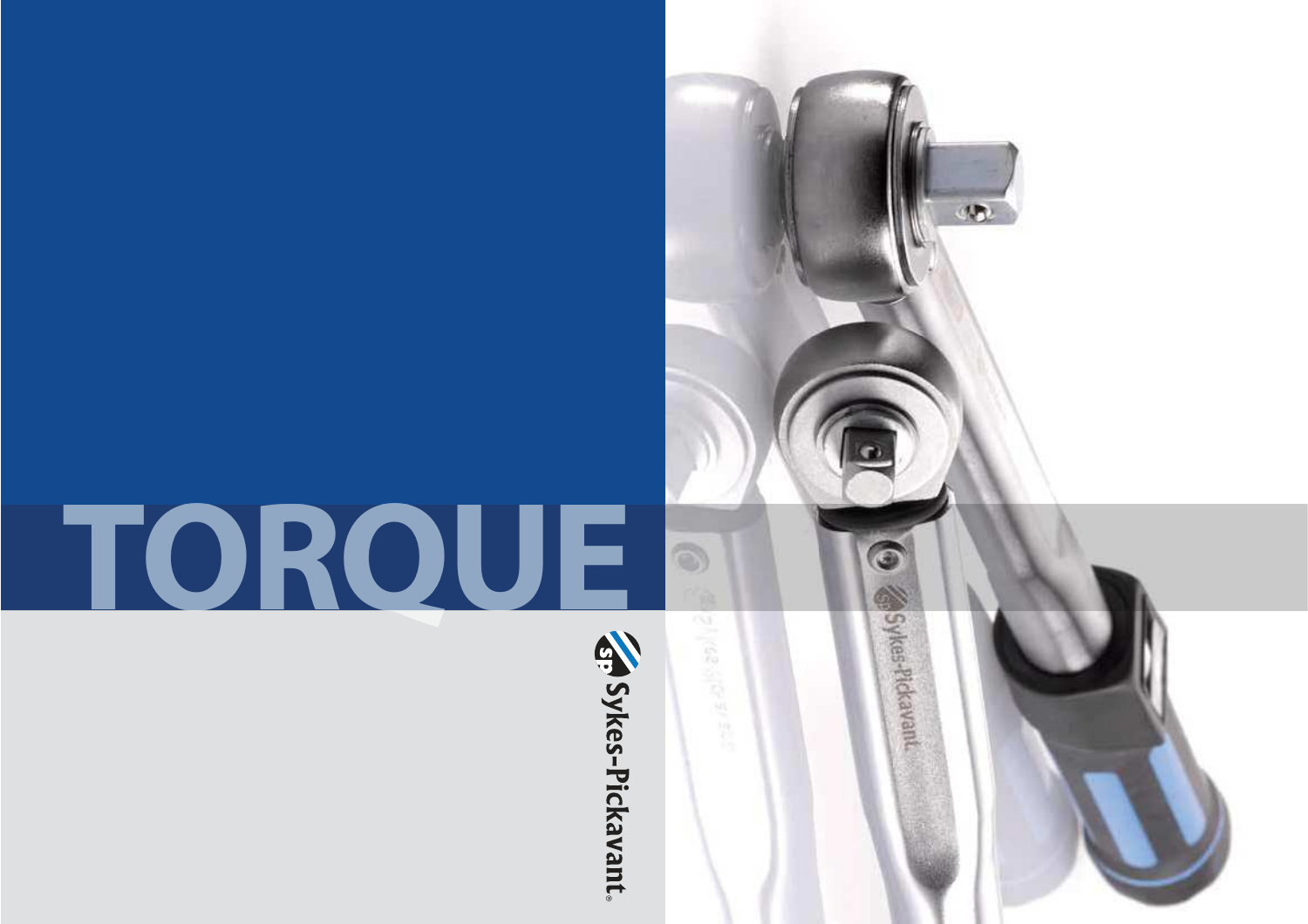# **TORQUE WRENCHES**

### **Motorq Professional Torque Wrenches**

The 'Motorq' professional range of torque wrenches offer accuracy, comfort and ease of use. The push-through ratchet has been designed for strength with 24 or 30 tooth pattern but with unique engagement design which gives a small rotation angle of 5° or 6°. This type of ratchet provides more precise engagements per revolution and makes left hand torque possible.

- 
- Secure locking mechanism to avoid forced adjustment against the lock
- Extended soft touch handle for comfort and reduced calibration drift
- Fixed-head push-thru ratchet engineered for strength and durability and operates in both clockwise and anti-clockwise directions (ratchet repair kits available)
- Dual scale micrometre style adjustment (Nm/lbf.ft)
- Chemical resistant handle and lens for clear reading of scale
- Accurate to +/- 3% of reading, manufactured to ISO9000:2000 standard
- Supplied with calibration certificate, traceable to national standards
- Supplied in sturdy blow moulded case with hanging slot for protection during storage and transportation



| Part No. | <b>Description</b> | <b>Drive</b> |            | <b>Torque Capacity</b> | Length | Weight | <b>Ratchet Repair Kit</b> |
|----------|--------------------|--------------|------------|------------------------|--------|--------|---------------------------|
|          |                    | Sq. Dr.      | <b>Nm</b>  | Lbf.ft.                | mm     | Kg     | Part No.                  |
| 800020   | Motorg 20          | 3/8''        | $4 - 20$   | $40 - 180*$            | 220    | 0.40   | -                         |
| 800060   | Motorg 60          | 3/8''        | $8 - 60$   | $5 - 45$               | 307    | 0.80   | 800116                    |
| 800100   | Motorg 100         | 3/8''        | $20 - 100$ | $15 - 80$              | 347    | 0.70   | 800116                    |
| 800101   | Motorg 101         | 1/2"         | $20 - 100$ | $15 - 80$              | 347    | 0.70   | 800116                    |
| 800200   | Motora 200         | 1/2"         | 40-200     | 30-150                 | 443    | 1.00   | 800306                    |
| 800300   | Motorg 300         | 1/2"         | 60-300     | 45-220                 | 570    | 1.40   | 800336                    |
| 800330   | Motorg 330         | 1/2''        | 60-330     | 45-250                 | 683    | 1.50   | 800336                    |
| 800399   | Motorg 399         | 3/4''        | 80-400     | 60-300                 | 683    | 2.10   | 800396                    |

\* Denotes lbf.in.

**98**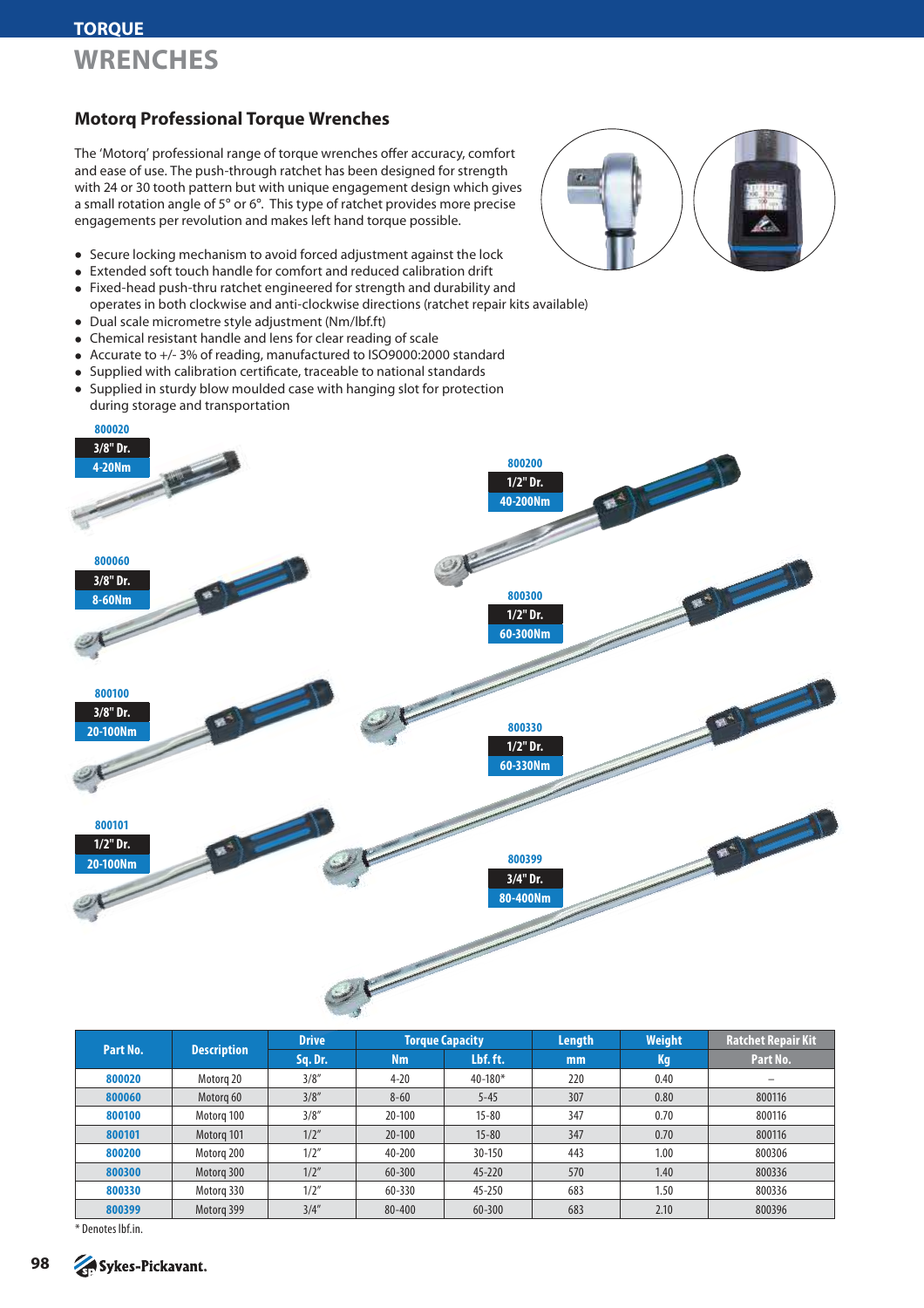# **TORQUE WRENCHES**





## **800805 Motorq Professional Torque Wrench Merchandiser**

- Designed as a wall mount or free standing unit to house and display six professional Motorq Torque Wrenches and one Torque Angle Gauge
- Wrenches are held securely by the ratchet heads allowing for easy retrieval
- A convenient storage compartment is located on the rear of the unit to discreetly house the six wrench cases
- Available as panel only for customers who have existing torque wrench stock **800806** Merchandiser Panel
- Contents may be customised to suit individual customer requirements (minimum order quantity, please enquire)





Allocated compartments at both the rear & the top to keep cases and calibration certificates safe.



### **Contents**

| Part No. | <b>Description</b>        | Drive Sq. Dr. | <b>Range Nm</b> | Qty |
|----------|---------------------------|---------------|-----------------|-----|
| 800020   | Motorg 20                 | 3/8''         | $4 - 20$        |     |
| 800060   | Motorg 60                 | 3/8''         | $8 - 60$        |     |
| 800100   | Motorg 100                | 3/8''         | $20 - 100$      |     |
| 800200   | Motorg 200                | 1/2"          | $40 - 200$      |     |
| 800300   | Motorg 300                | 1/2"          | 60-300          |     |
| 800330   | Motorg 330                | 1/2"          | 60-330          |     |
| 800700   | <b>Torque Angle Gauge</b> | $1/2$ " (M&F) |                 |     |



Sykes Pickavant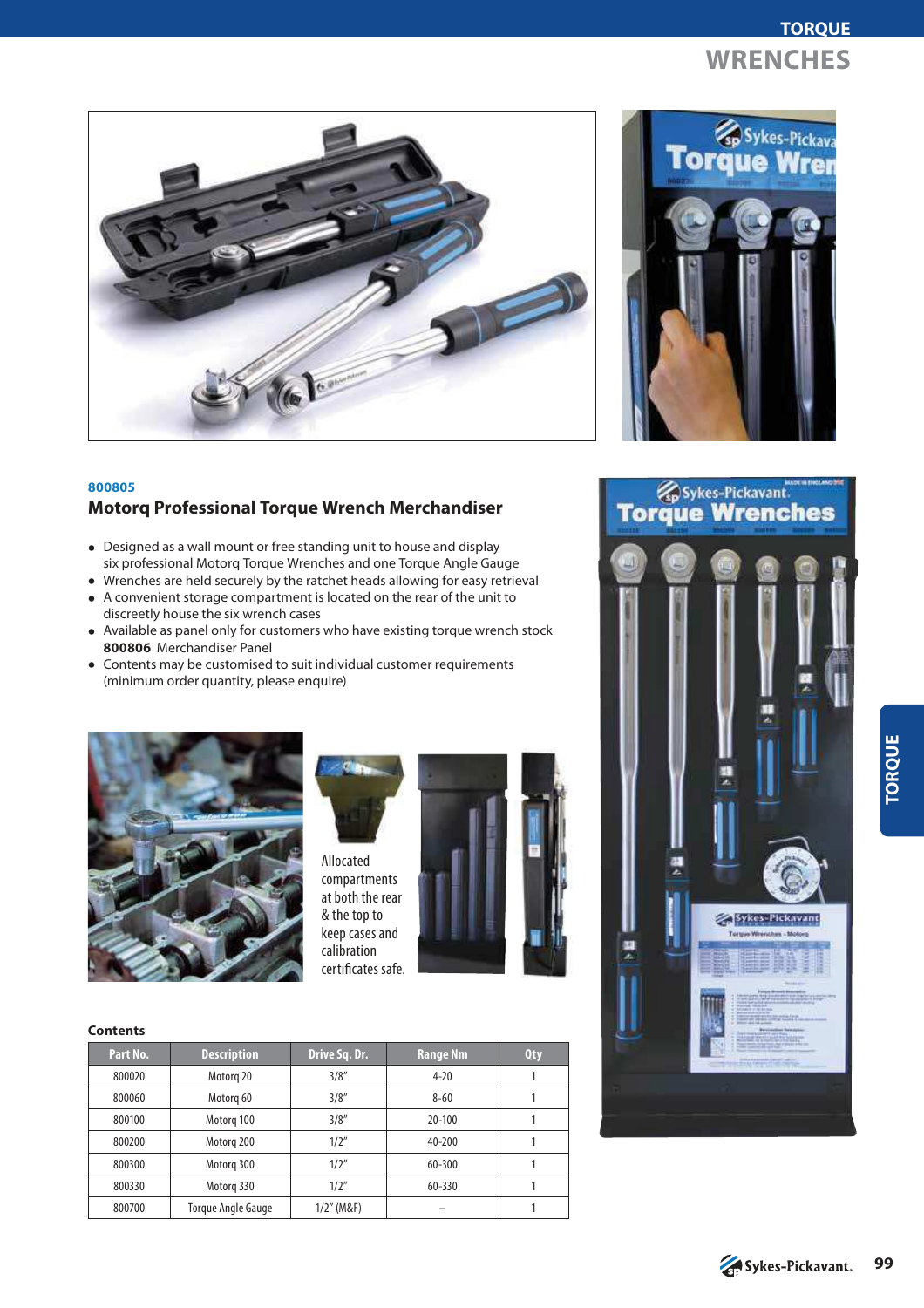### **Motorq Heavy Duty Torque Wrenches**

The 'Motorq' Heavy Duty range of 'Break Back' action torque wrenches provide an unmistakable signal that can be seen and felt when the set torque is reached. This reduces the possibility of over torquing during noisy and demanding situations in the workshop or at the track.

- Robust construction for heavy duty applications
- Unique 'Break Back' action mechanism gives unparalleled control over the applied torque
- Accurate to +/- 4% of reading, manufactured to ISO9000:2000 standard
- 36 tooth ratchet head with push-thru square drive
- Graduated scale on handle for easy adjustment
- Supplied with calibration certificate, traceable to national standards
- Supplied in sturdy blow moulded case (**800582**) for protection during storage and transportation. Internal handle clips into place for easy carrying





| <b>Description</b><br>Part No. |            | <b>Drive</b> | <b>Torque Capacity</b> |          | Length | <b>Weight</b> | <b>Ratchet Repair Kit</b> |
|--------------------------------|------------|--------------|------------------------|----------|--------|---------------|---------------------------|
|                                |            | Sa. Dr.      | Nm                     | Lbf.ft.  | mm     | Kg            | Part No.                  |
| 800400                         | Motora 400 | 3/4''        | 150-700                | 100-500  | 1150   | 6.30          | 800408                    |
| 800500                         | Motora 500 | 3/4''        | 300-1000               | 200-750  | 1475   | 7.30          | 800408                    |
| 800550                         | Motora 550 |              | 700-1500               | 500-1000 | 1470   | 10.9          | 800408                    |

### **800582**

### **Torque Wrench Storage Case**

- Sturdy blow moulded case for protection during storage and transportation
- Internal handle clips into place for easy carrying
- One size fits each of the three Motorq heavy duty torque wrenches

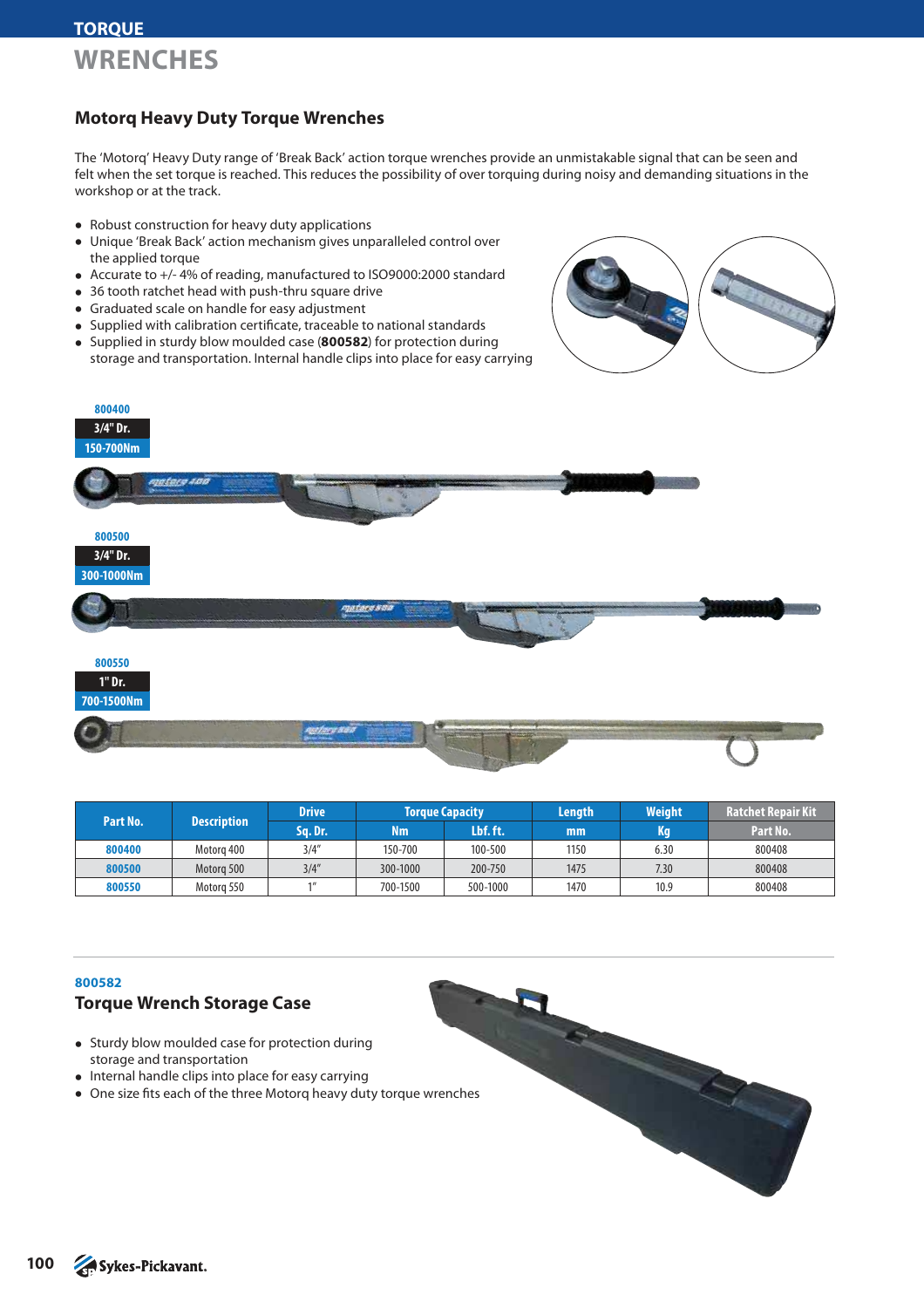

### **Motorq Torque Angle Gauges**

- For turning torqued fasteners such as cylinder head bolts, main and connecting rod bearing bolts and flywheel bolts through a further angle, as per vehicle manufacturer's specifications
- Oil resistant, non-reflective surface and adjustable reaction arm
- Supplied with both male and female square drives







### **800935 Digital Torque Angle Gauge**

- For turning torqued fasteners through a further angle, as per vehicle manufacturer's specifications
- Simple to use calibrate, set angle, mount and use
- Fits on to most ratchets, torque wrenches and power bars via magnetic attachment
- One single tool can be used on 1/4", 3/8", 1/2", 3/4" drives
- Indicates increasing angle on LCD display
- Works in both directions of rotation
- LEDs glow yellow when close to setting and change to green when desired setting is reached
- Audible notice when setting reached
- LEDs glow red when setting exceeded



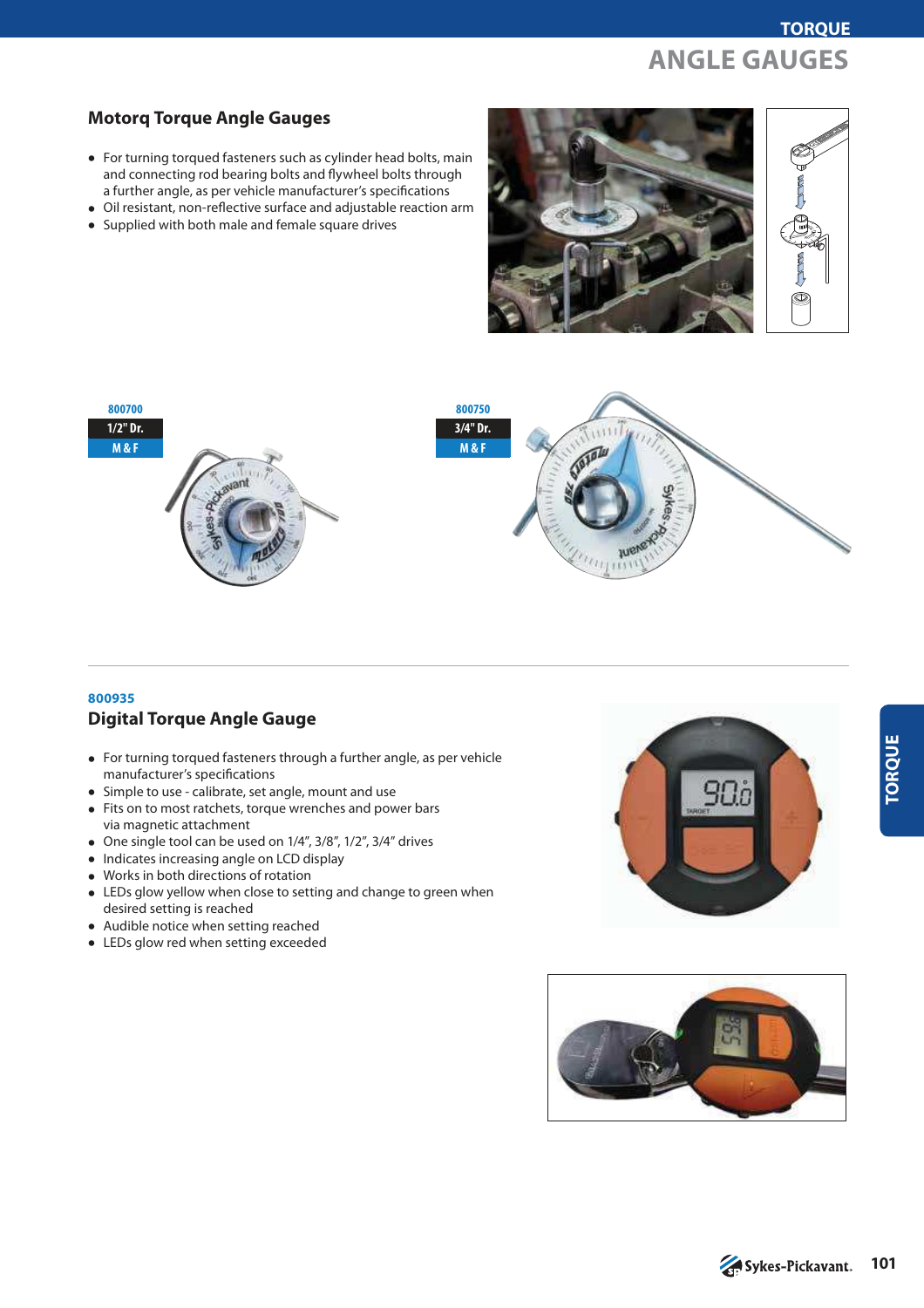# **TORQUE MULTIPLIERS**

## **Torque Multipliers**

Designed to provide higher torque input than would otherwise be possible due to limitations of space or operator strength. The robust design is ideal for extensive use, providing the durability for long service life in tough environments.

- Robust construction means minimal maintenance and long life
- True 5:1, 15.5:1 or 26:1 torque multiplication, accuracy guaranteed better than +/-4%
- High ratios allow the use of a small torque wrench
- Supplied in carrying case with replacement square drive
- Anti wind-up ratchet (anti backlash) !tted to allow safer and more practical operation (**800660** & **800665**)
- Angle protractor for easy torque and angle tightening
- Supplied with two reaction bar styles for maximum versatility



|          |                               | <b>Multiplication</b> | <b>Torque Capacity</b> | <b>Input Drive</b> | <b>Output Drive</b> | <b>Weight</b> |
|----------|-------------------------------|-----------------------|------------------------|--------------------|---------------------|---------------|
| Part No. | <b>Description</b>            | <b>Ratio</b>          | Nm                     | Sa. Dr.            | Sa. Dr.             | Kg            |
| 800600   | <b>Torque Multiplier 1300</b> | 5 : 1                 | 130-1300               | 1/2"               | 3/4''               | 4.3           |
| 800655   | <b>Torque Multiplier 2700</b> | 5:1                   | 270-2700               | 1/2''              |                     | 4.5           |
| 800660   | <b>Torque Multiplier 3000</b> | 15.5:1                | 300-3000               | 1/2"               |                     | 6.1           |
| 800665   | <b>Torque Multiplier 4500</b> | 26:1                  | 450-4500               | 1/2''              |                     | 7.0           |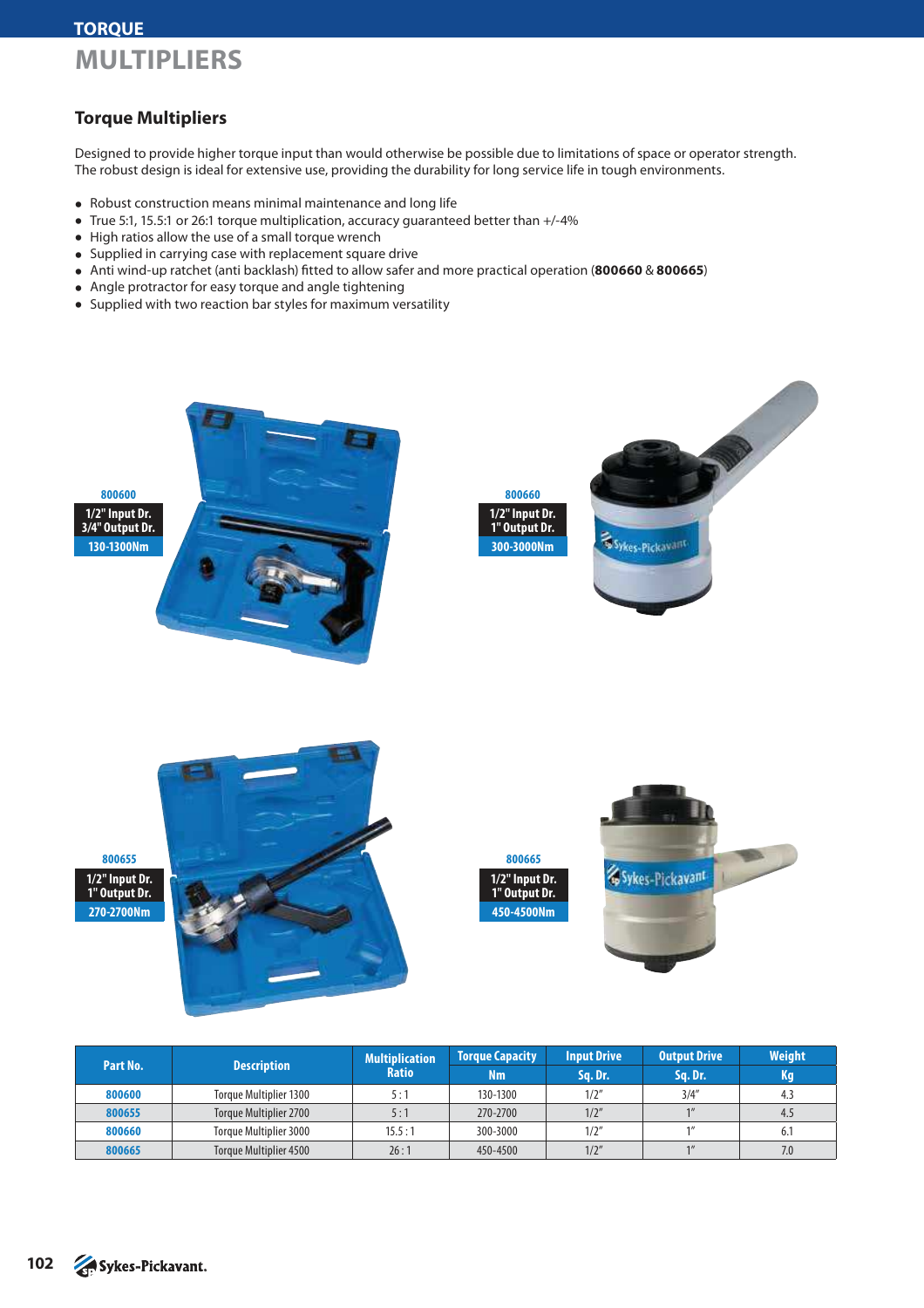# **TruCheck Plus**

TruCheck Plus includes a comprehensive range of features to ensure the accuracy of precision torque equipment. The innovative design is suitable for click wrenches, dial and electronic wrenches and in 'track' mode will continuously monitor the torque signal.

- Features user 'selectable limit' function. Simply set the target torque and tolerance and TruCheck will calculate whether the reading is within tolerance and indicate the result by illuminating one of three coloured LEDs:  $Orange = Low, Green = OK, Red = High$
- Fitted with an RS-232 output and includes an RS-232 cable. The reading measurement unit and limit status (Low, OK and High) are output via RS-232
- Three selectable torque units Nm, lbf.ft. and lbf.in. (always calibrated in Nm)
- Auto reset hold time: two seconds
- Electromagnetic Compatibility (EMC) Directive in conformance with EN 61326:1997
- Includes 27mm hex 3/4" square drive socket (**800433** only)
- Supplied with a traceable calibration certificate



| Part No. | <b>Description</b> | <b>Torque Capacity</b><br>(Nm) | <b>Drive</b>     | <b>Weight</b><br>(shipping) | <b>Display</b> | <b>Toraue Units</b> | <b>Accuracy</b>         |
|----------|--------------------|--------------------------------|------------------|-----------------------------|----------------|---------------------|-------------------------|
| 800432   | Trucheck Plus 350  | $10 - 350$                     | 1/2" Sa Dr       | 3.2kg                       | 4 Digit,       | Nm, lbf-ft          | $+/-1\%$ , $+/-1$       |
| 800433   | Trucheck Plus 1000 | 100-1000                       | 27mm Hex $(M)^*$ | 4.8kg                       | 7 Seament LED  | and lbf-in          | Digit Over Stated Range |

\* Drive size: 27mm male hex drive supplied with 3/4" square drive socket.